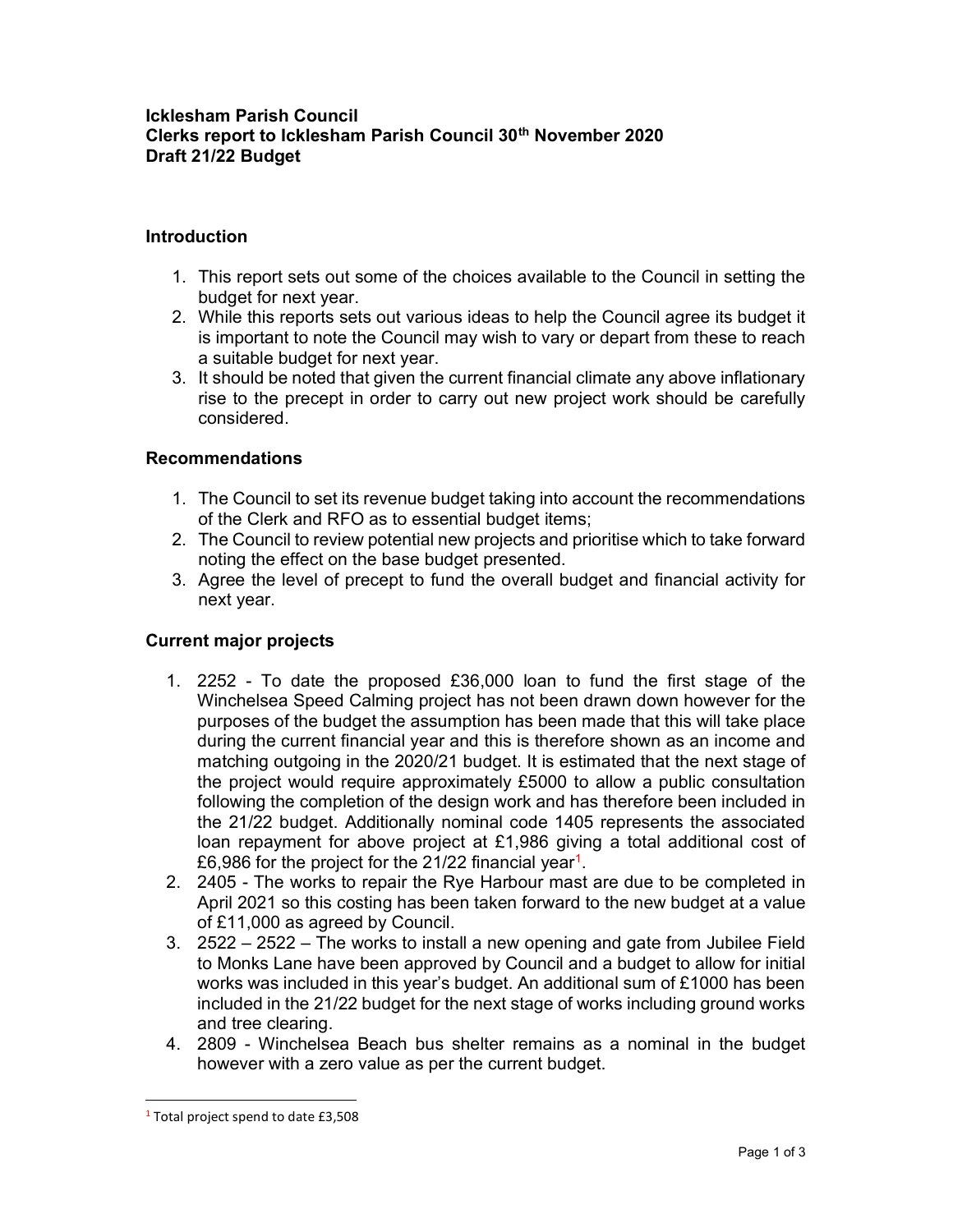## Proposed potential new projects

| <b>Item</b>                                                        | Cost                                                                                       |
|--------------------------------------------------------------------|--------------------------------------------------------------------------------------------|
| Fingerpost replacement at Rye Harbour                              | £416                                                                                       |
| 2. RHCP donation machines <sup>2</sup>                             | £3400<br>per machine + £450<br>installation cost + approx. £600<br>per annum running costs |
| Icklesham Recreation ground football pitch<br>repairs <sup>3</sup> | Quotations being sought. Lowest<br>quotation received to date £5,641                       |

The following projects have been put forward for consideration in the 21/22 budget.

# Draft Budget proposals

There are a number of factors to note for this year's budget. Initially it should be noted that the following downward trend has taken place in relation to yearly carry forward amounts demonstrating tighter budgetary setting and control;

#### 2017/18: £48,185, 2018/19: £41,240, 2019/20: £36,370, 2020/21: £26,370

Secondly a percentage of the projected underspend of £26,370 to be carried forward from the current financial year will be taken up by the following expenditure which has been agreed by Council or is outside of our control.

| Nominal Code | Item                        |  |  |  | Value                                                                             |
|--------------|-----------------------------|--|--|--|-----------------------------------------------------------------------------------|
| 2405         | <b>Flagpole Maintenance</b> |  |  |  | £11,000                                                                           |
| 2421         | RHWC Cleaning<br>cleaning)  |  |  |  | (additional Covid $\vert$ £3768 in addition to<br>current year (total<br>£11,600) |

<sup>&</sup>lt;sup>2</sup> Should Council wish to defer purchase of a new managed coin donation machine the approximate staffing costs based on 1 x staff member and 1 x Councillor attending on average once per fortnight (allowing for seasonal changes in frequency) to empty, count and subsequently bank monies would be £1900 per annum.

<sup>&</sup>lt;sup>3</sup> At the time of drafting the budget two quotations had been submitted in relation to the proposed remedial works at Icklesham Recreation Ground football pitch. The first quote being from our existing grounds maintenance contractor and the second from a new contractor. A third quotation has been sought but not received at the time of writing. The second quotation although lower reported that in order the maintain the condition of the pitch once works were completed that further works would need to be carried out yearly should use of the pitch continue as it had previously. This supports the reports provided in 2018 and 2019 from the FA institute of Groundmanship. Given that this would represent a significant yearly budgetary commitment it is recommended that the discussions around the future use of the pitch and any commitment to maintenance spend be taken to Open Spaces Committee for further consideration before inclusion in the budget. Current maintenance allocation to the field as a whole currently sits at £1000 per year. Also of note are the previous pitch improvement works carried out in 2018 at a cost of £4,511.30. This would bring the potential 3 year total spend on this item to £10,152.30.